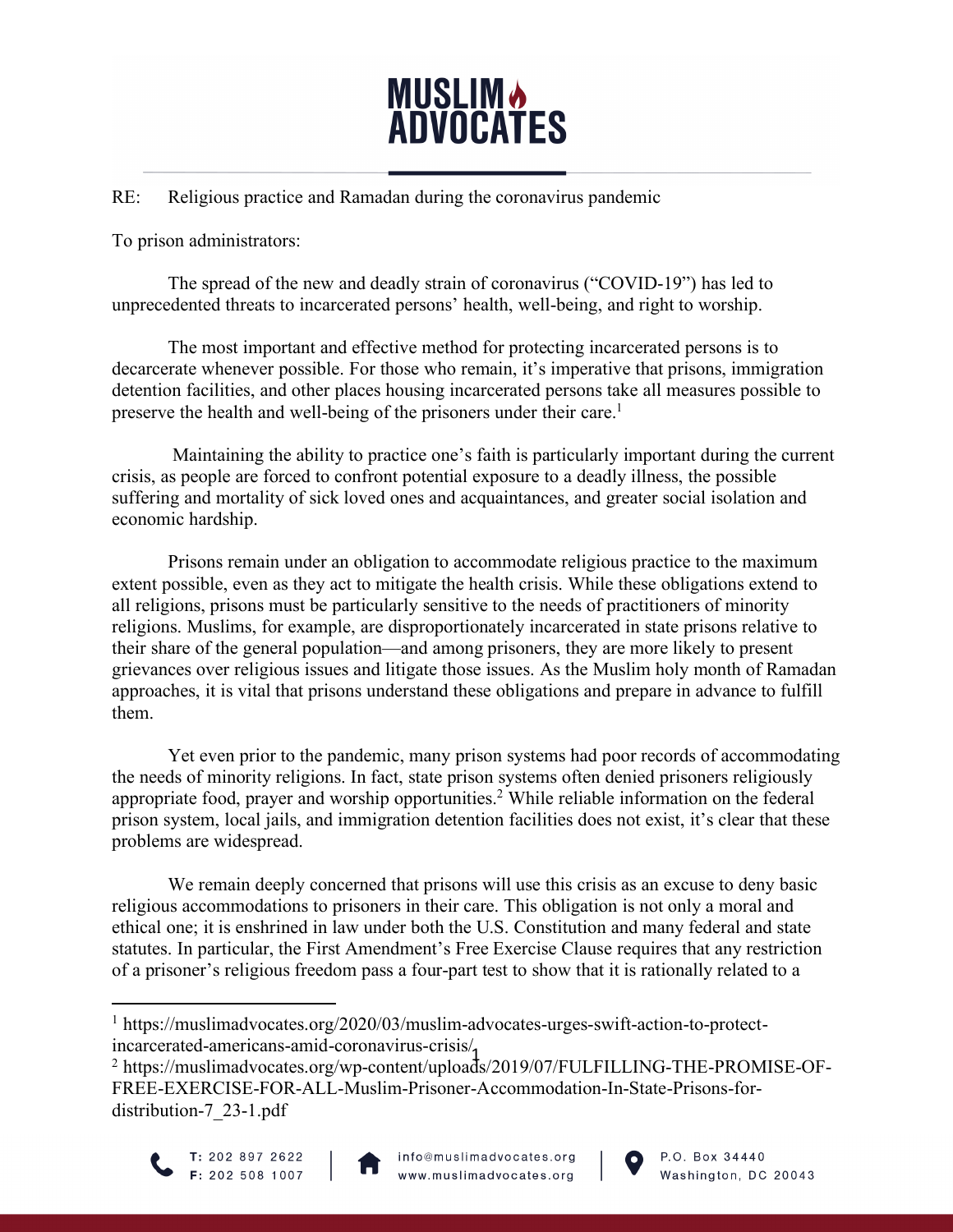# **MUSLIM<sup>b</sup> ADVOCATES**

compelling government interest.<sup>3</sup> The Religious Freedom Restoration Act ("RFRA")<sup>4</sup> and the Religious Land Use and Institutionalized Persons Act ("RLUIPA")<sup>5</sup> require that any federal or state carceral facility justify any action that substantially burdens on a prisoner's religious practice by showing that the action is the least restrictive means of advancing a compelling government interest. To the extent that prisons cannot safely house prisoners without additional restrictions on their ability to practice religion, the case for decarceration of prisoners is even stronger.

This letter identifies four areas of accommodation that we believe are most at-risk of being denied during the coronavirus pandemic: religious diets, religious articles, religious services and counselors, and appropriate accommodations for the upcoming holy month of Ramadan.

### 1. PRISONS MUST ACCOMMODATE RELIGIOUS DIETS.

Many prisoners require special diets in order to adhere to their religious beliefs. This includes Jewish prisoners requiring kosher meals, Muslim prisoners requiring halal meals, and some Hindu and Sikh prisoners requiring vegetarian meals. Under existing law, prisons must provide these religious meals, even at the cost of additional resources in money and time.<sup>6</sup> These meals must not only meet the religious requirements of the prisoners, they must provide adequate calories and nutritional values for the prisoners to stay healthy.7 Prisons must not force prisoners to choose between obtaining their religious diets and enjoying any other benefits they have obtained in prison.8 The Seventh Circuit, for example, has held that even charging prisoners for religious diets like kosher meals was a violation of RLUIPA because meals are generally available for free.<sup>9</sup>

As the COVID-19 pandemic contributes to disruptions of ordinary supply chains, prisons must ensure that they maintain the existing religious diets of incarcerated people. For example, even before the current outbreak, prisons have managed to serve meat containing pork products to prisoners with a dietary restriction that excludes pork.10 Care should be taken to ensure that such incidents do not recur.

Lastly, prisons should not restrict the ability of prisoners to change their religious designation. In the midst of crisis, prisoners may convert or discover a new religion. Prisons





<sup>3</sup> *See Turner v. Safley*, 482 U.S. 78, 89 (1987).

<sup>4</sup> 42 U.S.C. § 2000bb et seq.

<sup>5</sup> 42 U.S.C. § 2000cc et seq.

<sup>6</sup> *See Lovelace v. Lee*, 472 F.3d 174, 198 (4th Cir. 2006).

<sup>7</sup> *See Shrader v. White*, 761 F.2d 975, 986 (4th Cir.1985).

<sup>2</sup> <sup>8</sup> *See Shilling v. Crawford*, 536 F. Supp. 2d 1227, 1233 (D. Nev. 2008).

<sup>9</sup> *Jones v. Carter*, 915 F.3d 1147, 1150–51 (7th Cir. 2019).

<sup>10</sup> *See Dowl v. Williams*, No. 3:18-cv-0119, 2018 WL 2392498, at \*2 (D. Alaska May 25, 2018).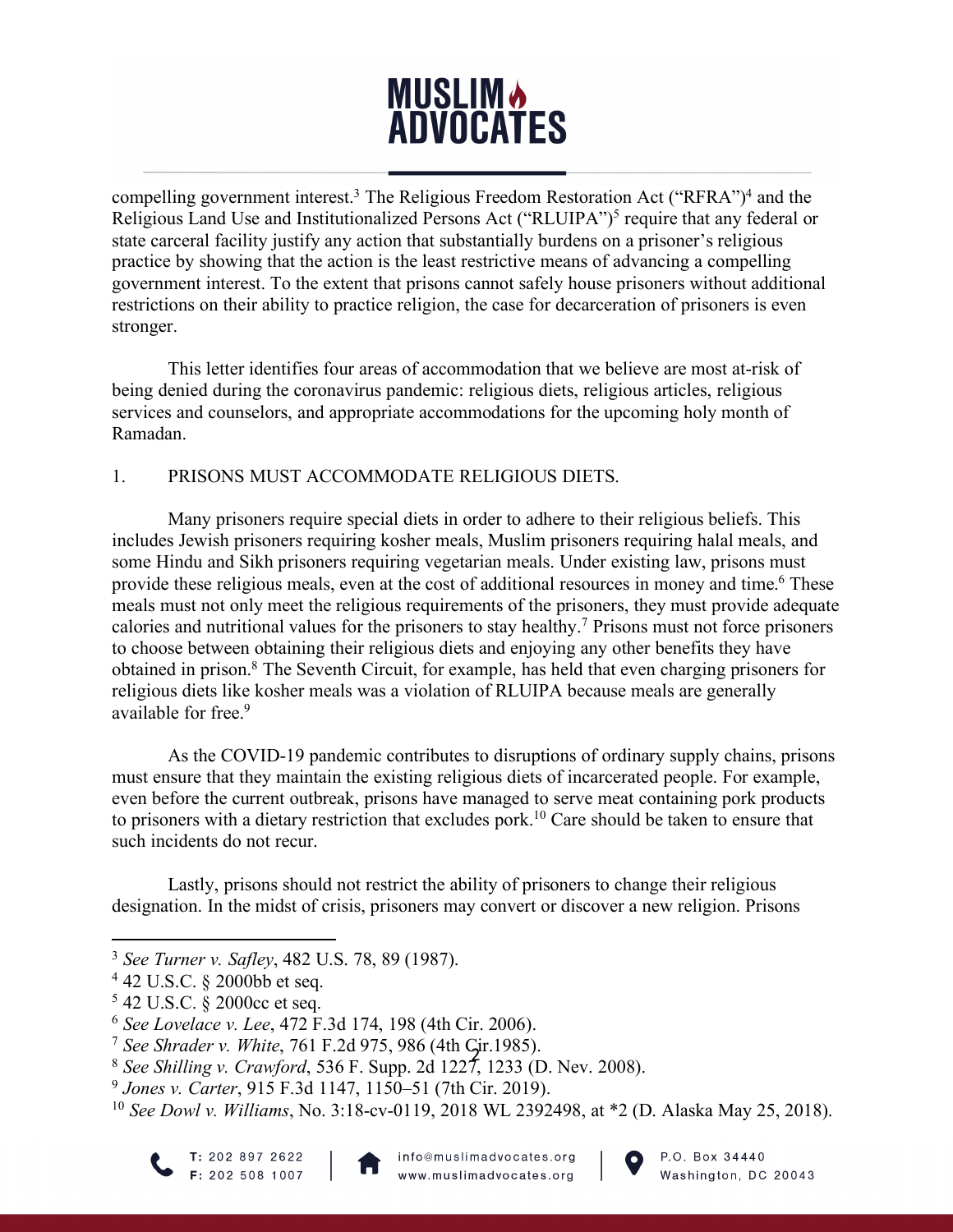# **MUSLIM & ADVOCATES**

must ensure that their paperwork is up-to-date so that prisoners can promptly receive their new religious diets, including (as noted below) permitting new or returning Muslims to participate in Ramadan<sup>11</sup>

### 2. PRISONS MUST PROVIDE ACCESS TO RELIGIOUS ARTICLES

Many people worship with religious articles, including holy books (such as the Bible, the Qur'an, or other holy texts) or articles used for worship (such as the prayer oil many Muslims use for ritual purification before prayer, or the sage that Native Americans use in their ceremonies). Prisons must provide reasonable accommodations for prisoners who require these articles in order to worship.12

Prisons must ensure that prisoners do not face difficulties in obtaining these items during the current crisis. This is a time when many prisoners are calling on their faith for support. Prisons should do everything they can to expedite mail bringing religious articles to the prison. If there are health concerns about prisoner possessions or if relocation of prisoners is necessary, prisons must take special care to ensure that religious articles are preserved and moved with the prisoners whenever possible.

### 3. PRISONS MUST PROVIDE ACCESS TO WORSHIP SERVICES AND **COUNSELORS**

Prisoners during incarceration face many barriers to worshipping and meeting with spiritual leaders and counselors. Prisons must follow guidance about social distancing and limiting in-person contact in any way that will endanger the safety of prisoners. However, prisons in the past have all too often provided insufficient justifications or even false pretexts to deny prisoners their right to assemble for worship. For example, then-Judge Neil Gorsuch wrote an opinion for the Tenth Circuit Court of Appeals in which he held that the Wyoming Department of Corrections had failed to justify its refusal to permit Native Americans the chance to assemble for worship when it permitted movements throughout the prison for other reasons, like medical emergencies.<sup>13</sup> Group worship should be restricted only to the extent and for the amount of time that is absolutely necessary.

If worship services cannot safely be held in-person, prisons must do everything they can to implement telepresence options.<sup>14</sup> For example, the Fourth Circuit Court of Appeals recently held that the Virginia Department of Corrections had failed to justify its refusal to permit a

<sup>14</sup> *See Crawford v. Clarke*, 578 F.3d 39, 42 (1st Cir. 2009).







<sup>11</sup> *See Mitchell v. Robicheaux*, No. 16-cv-1148, 2020 WL 1492673, at \*9 (E.D. Cal. Mar. 27, 2020).

See Harris *v*. Escamula, 750 F. App x 016, 020–21 (9th Cn. 2018) (prisoner is of action for damages for being deprived of Qur'an to use in worship services). <sup>12</sup> *See Harris v. Escamilla*, 736 F. App'x 618, 620–21 (9th Cir. 2018) (prisoner may have cause

<sup>13</sup> *Yellowbear v. Lampert*, 741 F.3d 48, 64 (10th Cir. 2014).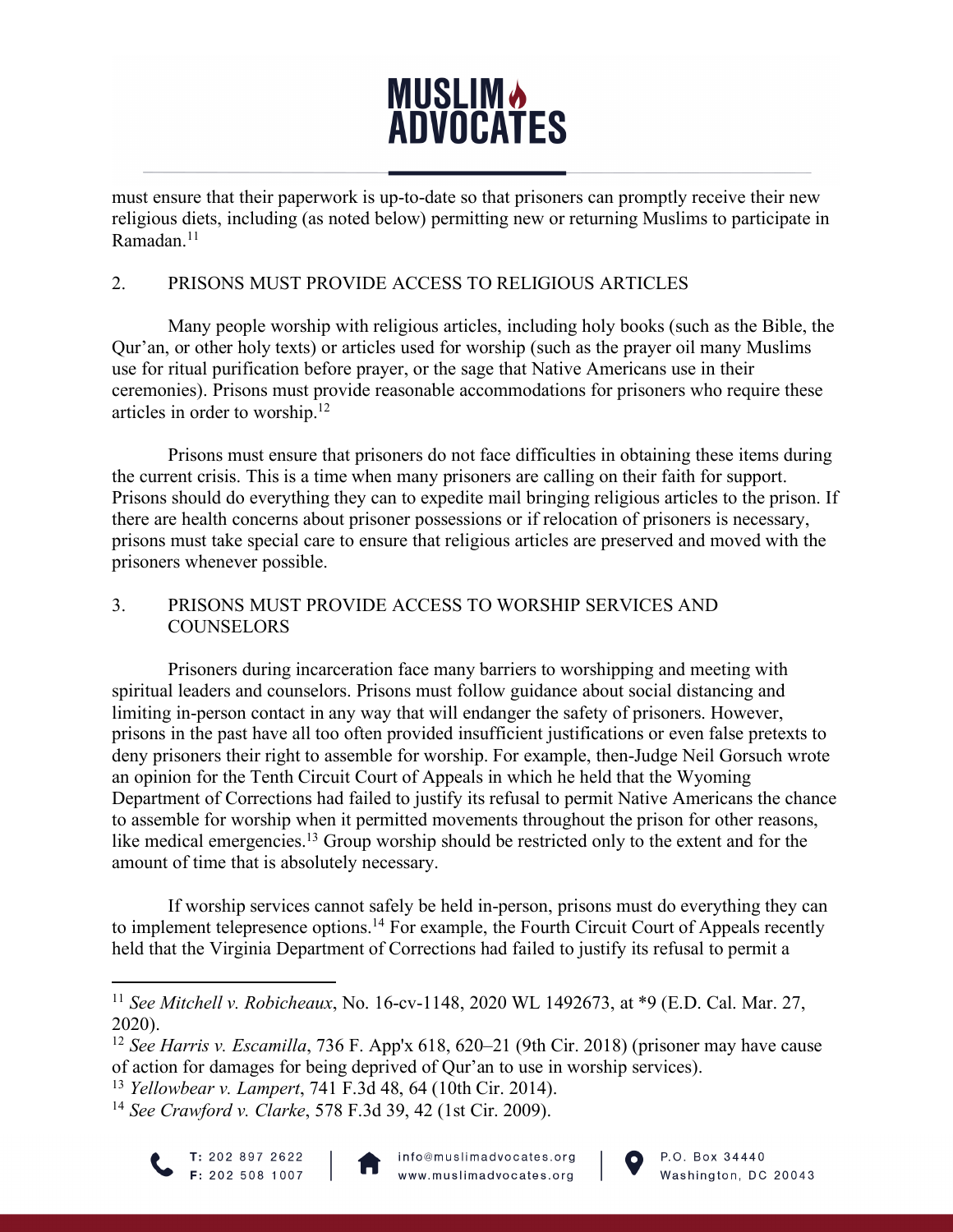# **MUSLIM & ADVOCATES**

Muslim prisoner in solitary confinement to attend Jumu'ah worship services<sup>15</sup> via closed-circuit television, even though televisions were banned from that prisoner's unit for other purposes.16

Prisons must also maintain as many separate services as possible. Even different sects of the same faith may worship differently, such as the Sunni Muslim community and the Nation of Islam. Prisons are under an obligation to provide as many separate call-outs for different religious sects as they can, even during the COVID-19 crisis. Keeping in-person call-outs of different religions separate has the added benefit of reducing exposure to large populations, which decreases any risk of disease transmission.

Whenever it is safe, prisoners must be permitted to meet with outside spiritual leaders, such as chaplains or other community advisors. Many prisoners face challenges in receiving access to spiritual leaders or counselors of their faith. Most prison chaplains are Christian,<sup>17</sup> meaning that practitioners of minority faiths are significantly less likely to have access to a spiritual leader from their faith employed by the prison system. Volunteer spiritual leaders from the outside community may be rare, either because the faith is uncommon in the community where the prison is housed or even because of active harassment of spiritual volunteers by prison officials. Prisons must ensure that prisoners have access to private sessions with these spiritual leaders or counselors whenever possible. If outside visitors must be limited for the safety of those in the facility, calls or telepresence connections must be facilitated by the prisons. In light of the deprivations of ordinary contact that prisoners are likely to experience, prisons should waive or eliminate any fees associated with such contact.

## 4. PRISONS MUST MAKE ACCOMODATIONS FOR THE RAMADAN HOLIDAY

For many Muslims, fasting during daylight hours in the holy month of Ramadan is one of the pillars of their faith. Ramadan is currently projected to begin around April 24 this year.<sup>18</sup> During this time, prisons must provide many accommodations to prisoners' dietary and other accommodations:

• Providing food outside of daylight hours.<sup>19</sup> These hours vary by when the sun rises and sets in the prison's jurisdiction. The food must be nutritionally adequate and meet any of

<sup>4</sup> <sup>19</sup> See *Toney v. Harrod,* No. 15-cv-3209, 2017 WL 4758962, at \*4–5 (D. Kan. Oct. 20, 2017) (finding that inmate was entitled to receive a meal prior to the beginning of his Ramadan fast at the required time as part of his religious practice).







<sup>&</sup>lt;sup>15</sup> "Jum'uah" is the term for the Friday congregational worship service that most Muslims consider compulsory.

<sup>16</sup> *Greenhill v. Clarke*, 944 F.3d 243, 251 (4th Cir. 2019).

<sup>17</sup> Pew Research Center, *Religion in Prisons: A 50-State Survey* 12 (Mar. 22, 2012),

https://www.pewresearch.org/wp-content/uploads/sites/7/2012/03/Religion-in-Prisons.pdf. <sup>18</sup> The exact dates of Ramadan vary across years and even across religious traditions within the same year, as it depends on the sighting of the moon at a certain time of year.